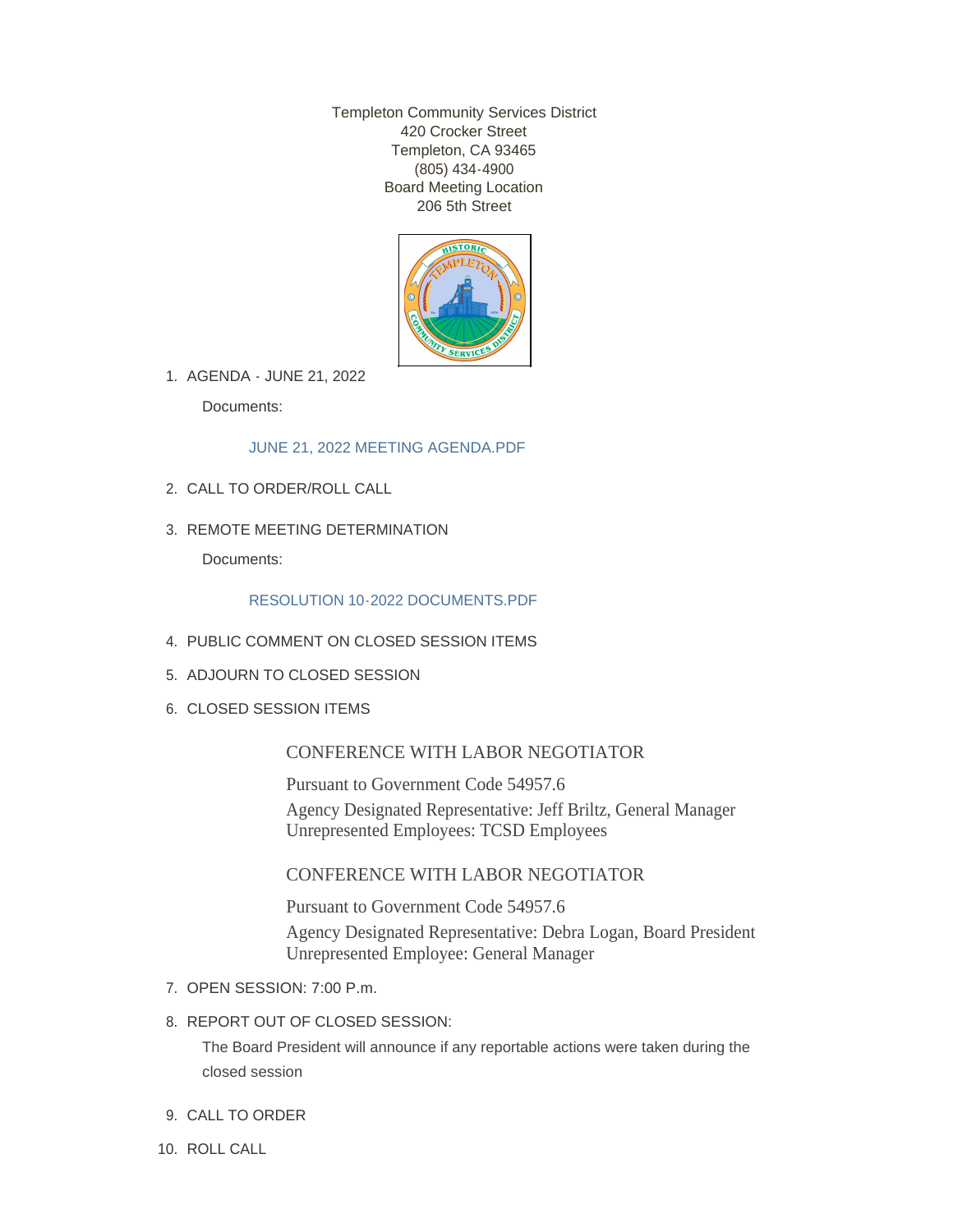#### 11. PLEDGE OF ALLEGIANCE

#### 12. ORDER OF BUSINESS

Board members may request to change order of business.

#### 13. PUBLIC COMMENT

Members of the public may address the Board on any items of interest within the subject matter jurisdiction of the Board but not on the agenda today. In compliance with the Brown Act, the Board cannot discuss or act on items not on the agenda. However, Board Members or District Staff Members may briefly respond to statements made or questions posed by the Public. Additionally, on their own initiative or in response to questions posed by the public a Board or Staff Member may ask a question for clarification. Further, the Board may request staff to report back to the body at a subsequent meeting concerning any matter, or take action to direct staff to place a matter of business on a future agenda (Government Code section 54954.2).

#### 14. CONSENT AGENDA: (ACTION - VOTE)

*The following items are considered routine and non-controversial by staff and may be approved by one motion if no member of the Board wishes an item removed. If discussion is desired, the item may be removed from the Consent Agenda by a Board Member and will be considered separately. Questions or clarification may be made by the Board members without removal from the Consent Agenda. Individual items on the Consent Agenda are approved by the same vote that approves the Consent Agenda, unless an item is pulled for separate consideration. Members of the public may comment on the Consent Agenda items.*

A. Regular Meeting Minutes For June 7, 2022

Documents:

### [JUNE 7, 2022 REGULAR MEETING MINUTES.PDF](http://www.templetoncsd.org/AgendaCenter/ViewFile/Item/4767?fileID=3339)

B. Special Meeting Minutes For June 7, 2022

Documents:

#### [JUNE 7, 2022 SPECIAL MEETING MINUTES.PDF](http://www.templetoncsd.org/AgendaCenter/ViewFile/Item/4766?fileID=3338)

C. Treasurer Report - April 2022

Documents:

#### [APRIL TREASURER REPORT.PDF](http://www.templetoncsd.org/AgendaCenter/ViewFile/Item/4773?fileID=3346)

15. BUSINESS:

*Members of the public may address the Board on each agenda item as it is considered. Following the initial presentation of the item and questions from Board Members, public comment will be solicited. Comments and/or questions should be directed to the Board Chairperson.*

A. Resolution No. 11-2022 - Refuse Rate Adjustment

Documents:

#### [RESOLUTION 11-2022 DOCUMENTS.PDF](http://www.templetoncsd.org/AgendaCenter/ViewFile/Item/4776?fileID=3349)

B. Resolution No. 12-2022 - Adoption Of The 2022/2023 FY Budget And Appropriations Limit Documents: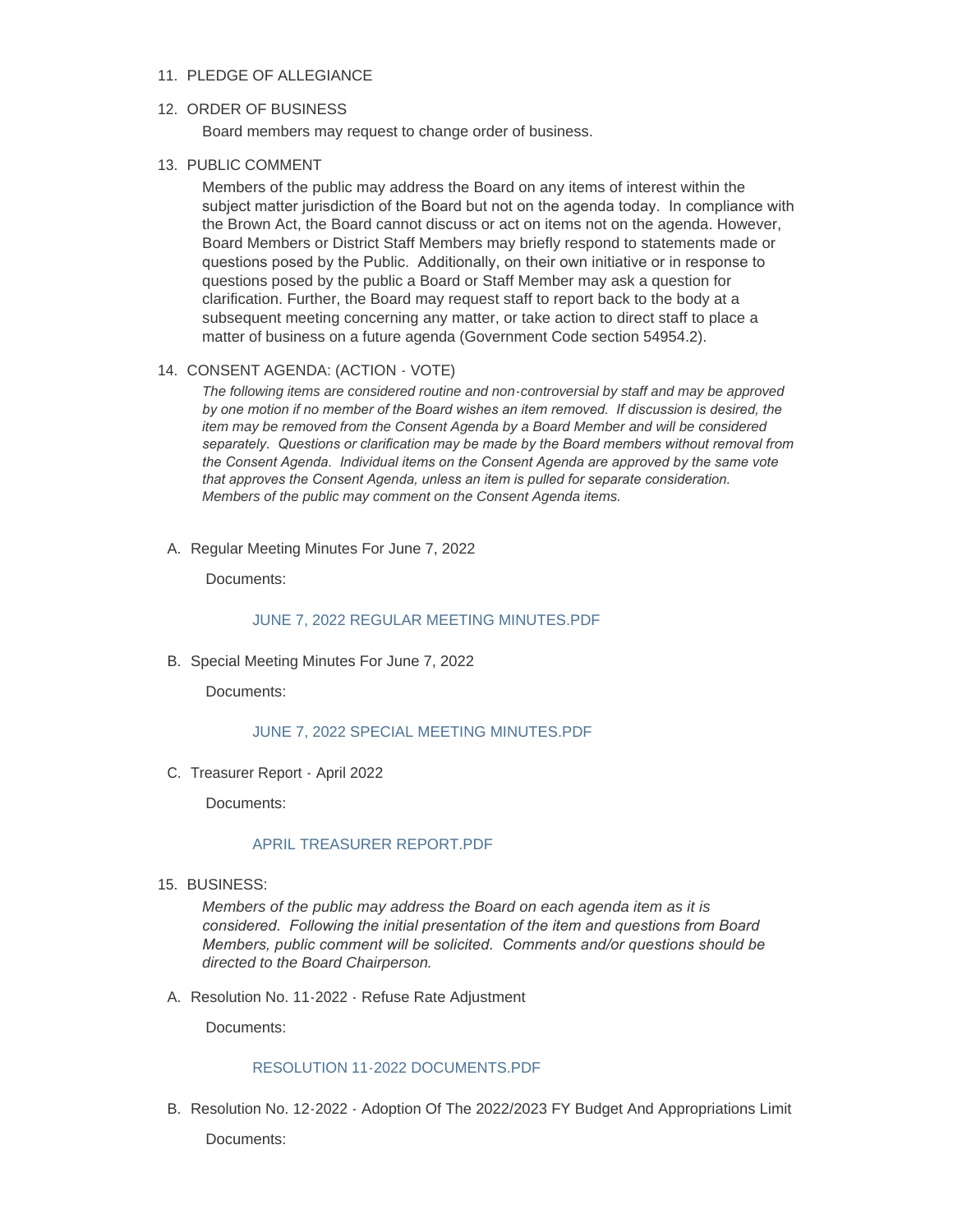## [RESOUTION 12-2022 DOCUMENTS.PDF](http://www.templetoncsd.org/AgendaCenter/ViewFile/Item/4775?fileID=3348)

#### 16. GENERAL MANAGER'S REPORT

- 17. COMMITTEE REPORTS
- Facilities Committee 06/02/2022 A.

Documents:

## [JUNE 2, 2022 MINUTES.PDF](http://www.templetoncsd.org/AgendaCenter/ViewFile/Item/4769?fileID=3342)

## 18. ACTIVITY UPDATE REPORTS

A. Finance Activity Report

Documents:

## [ACTIVITY REPORT\\_FINANCE.PDF](http://www.templetoncsd.org/AgendaCenter/ViewFile/Item/4768?fileID=3341)

B. Fire Activity Report

Documents:

## [ACTIVITY REPORT\\_FIRE.PDF](http://www.templetoncsd.org/AgendaCenter/ViewFile/Item/4774?fileID=3347)

C. Parks, Recreation And Solid Waste Activity Report

Documents:

## [ACTIVITY REPORT\\_PARKS, RECREATION AND SOLID WASTE.PDF](http://www.templetoncsd.org/AgendaCenter/ViewFile/Item/4777?fileID=3350)

D. Utilities Activity Report

Documents:

## [ACTIVITY REPORT\\_UTILITIES.PDF](http://www.templetoncsd.org/AgendaCenter/ViewFile/Item/4770?fileID=3343)

- 19. DIRECTORS REPORTS AND/OR COMMENTS
- 20. ADJOURNMENT
- 21. TENTATIVE AGENDA ITEMS:
- A. Tentative Agenda Items As Of June 15, 2022 Documents:

## [TENTATIVE AGENDA ITEMS.PDF](http://www.templetoncsd.org/AgendaCenter/ViewFile/Item/4771?fileID=3344)

- 22. DOCUMENT(S) DISTRIBUTED AFTER POSTING OF AGENDA Any documents distributed after posting of the Agenda will be uploaded here.
- A. Revised Budget Pages

Documents: